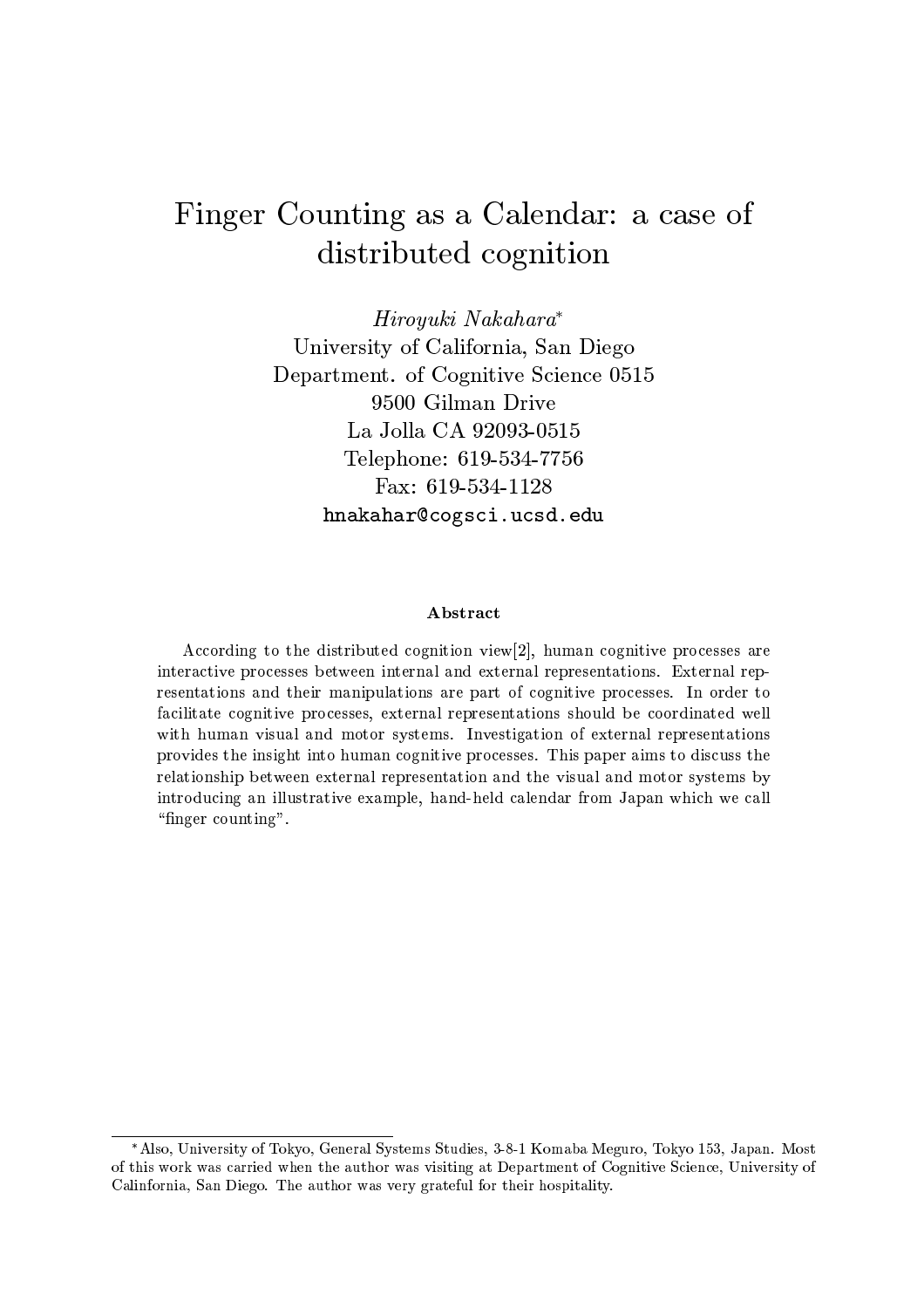### Introduction  $\mathbf{1}$

The objective of this paper is to discuss the relationship between external representation and the visual and motor systems. We introduce an interesting example from lore in Japan, which we refer to as "finger counting"<sup>1</sup>. "Finger counting" computes the day of the week from a given date without reference to a regular calendar. This paper will provide a computational account of "finger counting". We will show how "finger counting" achieves the same computation as a calendar<sup>2</sup> in a different way and how "finger counting" utilizes the characteristics of the motor system rather than the visual system. "Finger counting" illustrates the nature of cognitive processes in terms of the interaction between external and internal representations.

If someone were to ask us what day is 24th December, we would probably use a calendar. If someone were to ask us to calculate  $1234 \times 5678$ , we would use a pen and a piece of paper, or possibly a calculator. Looking at a calendar, manipulating numbers with a paper and a pen, or punching the numbers in calculator yields answers. From the distributed cognition view  $[2]$ , human cognitive processes are the interactive processes between internal and external representations. Traditional views of cognition focus on manipulations of internal representations alone "in the head", whereas we argue for another view. Manipulations of external and internal representations are interwoven with each other in the process so that the cognitive process changes as external representations change. [6]. Parts of cognitive processes are substituted or facilitated by altering external representations [3], [4].

To facilitate cognitive processes generally, external representations should be coordinated well with other cognitive subprocesses such as visual and motor systems<sup>3</sup>. Thus,

<sup>&</sup>lt;sup>1</sup>At the present time, we don't know much about how "finger counting" has been historically constructed. We know, I Chang, a Chinese future-reading, has similar uses of fingers. Also, "finger counting" is called as "the wisdom of grandma" in several parts of Japan. It is interesting to investigate its historical construction but beyond a scope of this paper.

<sup>&</sup>lt;sup>2</sup>In this paper, I use "calendar" to refer to a Western calendar system, or the Gregorian calendar, which, it is important to realize, is the product of many generations of cultural refinement.

<sup>&</sup>lt;sup>3</sup>It is interesting to observe that external representations, even those which we tend to think of as so intrinsically natural and given, often have a long history to obtain modern forms (e.g. numbers of the Arabic system<sup>[5]</sup>, ship navigation [2]).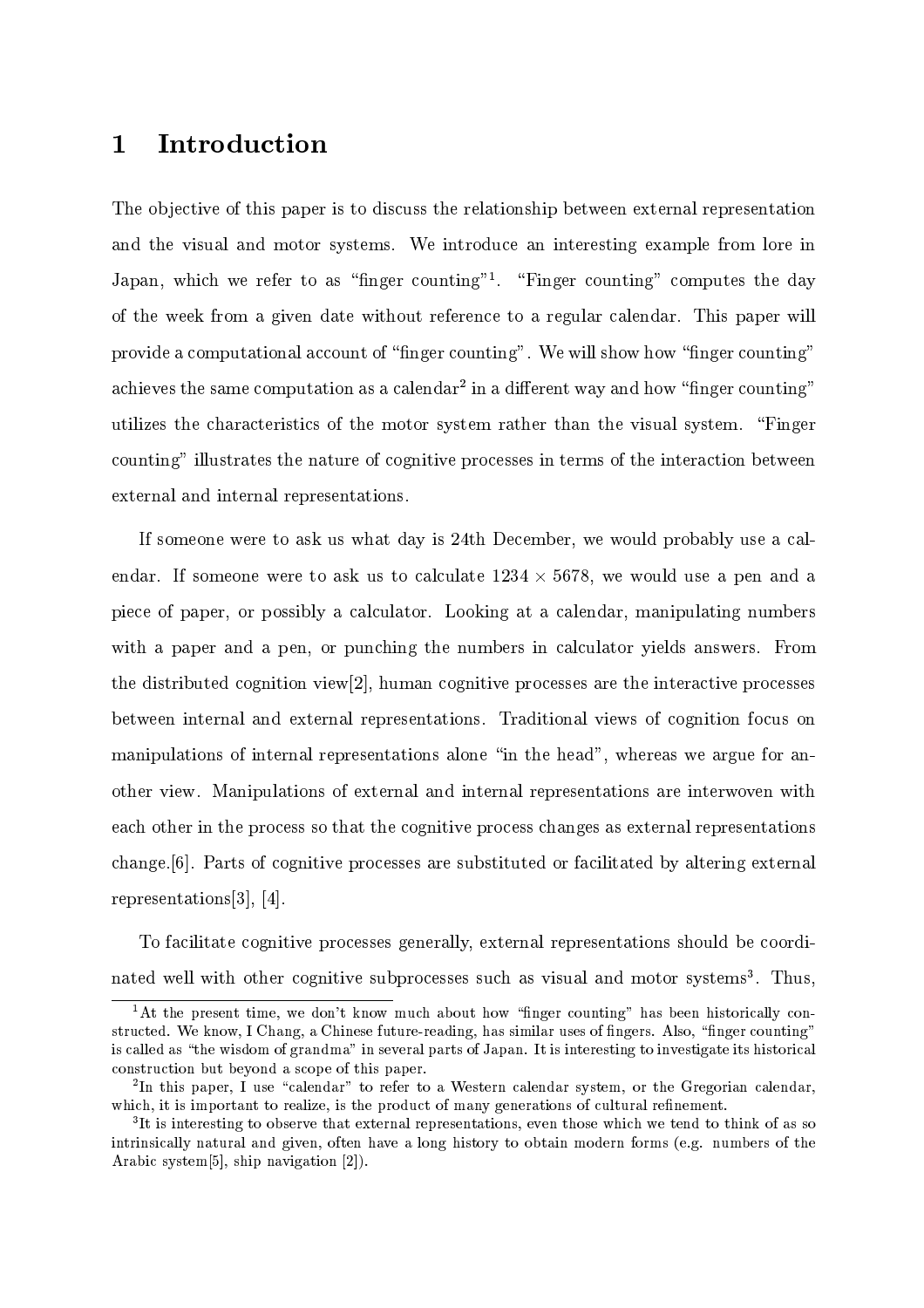investigation of characteristics of external representations and of the way they are used contributes to the understanding of cognitive subprocesses and their interactions, that is, cognitive processes.

### $\overline{2}$ **Western Calendar System**

In this section, we introduce the characteristics of the Western calendar system which we will contrast later with the "finger counting" method. We will refer to "day" as to mean days of the week and to "date" as to mean a calendar date.

Calendars are external representations that coordinate well with properties of human visual system. A calendar represents the relationship between the day and the date of each month of each year so that a human does not have to build a complex mapping between a day and a date of a month of a year. Conventional calendars form a matrix with columns of 7 days of the week. The convention that Sunday is in the left most column makes it easier to map the position of a date in the matrix to a day of the week regardless of the month. The matrix form facilitates visual search in two ways: (1) it maps a date to a position in the matrix for the month and  $(2)$  it maps the date to a day of the week using the position. The matrix form of calendars and the convention is coordinated well with properties of the visual system such as visual search.

#### The "Day" System  $2.1$

A week is composed of 7 days with no exception. The set of 7 days is specificly pre-ordered, needless to say: Sunday, Monday, Tuesday, etc.. This regularity is not interfered with by any other aspects of the date system, meaning that the number of days does not change from week to week.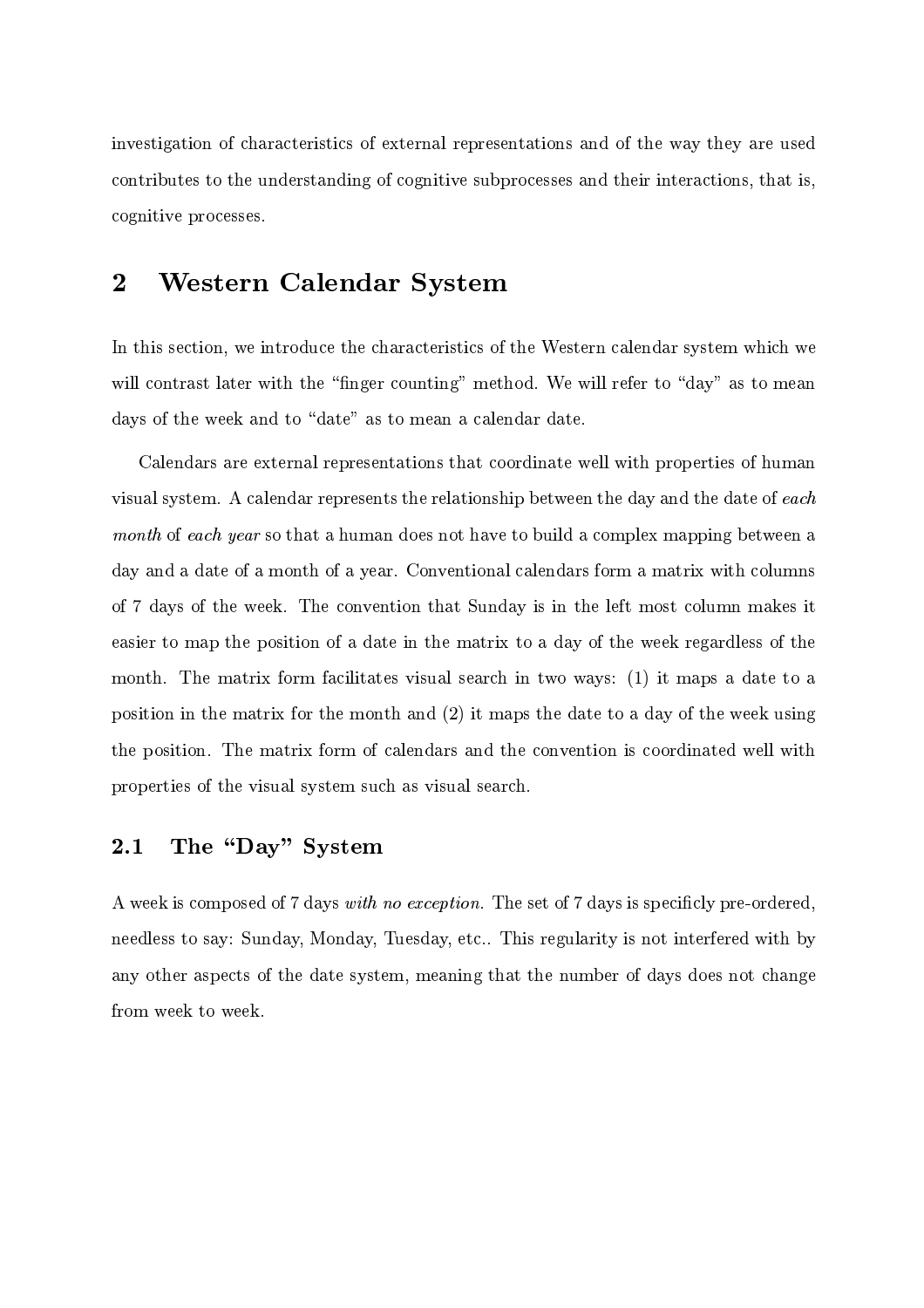#### $2.2$ The "Date" System

A year is usually composed of 365 days and each day is classified into one of 12 months.<sup>4</sup> There is a regularity in the pattern across months but it is not as straight forward as the pattern in the day system. The number of days in the month does not simply alternate between 30 and 31 days and every 4 years a day is added to the month of February. Such an irregularity changes the relationship between days of the week and calendar dates month after month and year after year.

#### $2.3$ The Relationship between Date and Day Systems

Any date of any month of any year belongs to one of 7 days of the week. To use this regularity in the computation of getting a day from a date, we need two pieces of information: (1) the classification of a date to one of 7 abstract classes<sup>5</sup> by modulo 7, and (2) the *alignment between these classes and the days of the week*<sup>6</sup>. For example, suppose April 1st of 1997 falls on a Tuesday, and you want to know what day of the week will August 18th of 1997 be<sup>7</sup>. One way to compute this is as follows:

April has 30 days, May 31 days, June 30 days, July 31 days, and 18 days of August. So,  $30+31+30+31+18 = 140$ . Now, we have  $140$  days counting from April 1st. Since each week has  $\gamma$  days,  $140 \div 7 = 20$ , that is,  $0 = 140 \ (mod 7)$ . Since April 1st is a Tuesday, that is, Tuesday  $= 1 \pmod{7}$ , then, Monday  $= 0$  (mod 7). Therefore, August 18th falls on a Monday as well.

In the calculation above, we actually convert the irregularity of date systems, or different numbers of days of months, into the regularity of day system by counting the number

<sup>&</sup>lt;sup>4</sup>Some months consist of 30 days, others of 31 days, and February usually has 28 days except in a leap year when it has 29 days. If we count the number of days for each month, it is  $(31, 28(29), 31, 30, 31, 30, 31, 31, 30, 31, 30, 31).$ 

 $5\text{In mathematics, it is said that any natural numbers belong to one of congruent classes of modulo 7.}$ It can be written as  $a = b \ (mod 7)$ , where  $a \in \{0, 1, 2, 3, 4, 5, 6\}$  and b is any natural number. Or we can say  $a$  and  $b$  leave the same remainder when divided by 7. To avoid using mathematical terms, here, we will refer to "one of congruent classes of modulo 7" as "one of (abstract) classes by modulo 7".

<sup>&</sup>lt;sup>6</sup>According to the footnote 5, classifiers are  $\{0, 1, 2, 3, 4, 5, 6\}$ .

<sup>&</sup>lt;sup>7</sup>We will use August 18th, 1997 is an example through this paper. I wanted to pick a date of "1996" as an example but unfortunately "1996" is a leap year. In order to avoid the potential confusion, we adopt "1997" instead of "1996".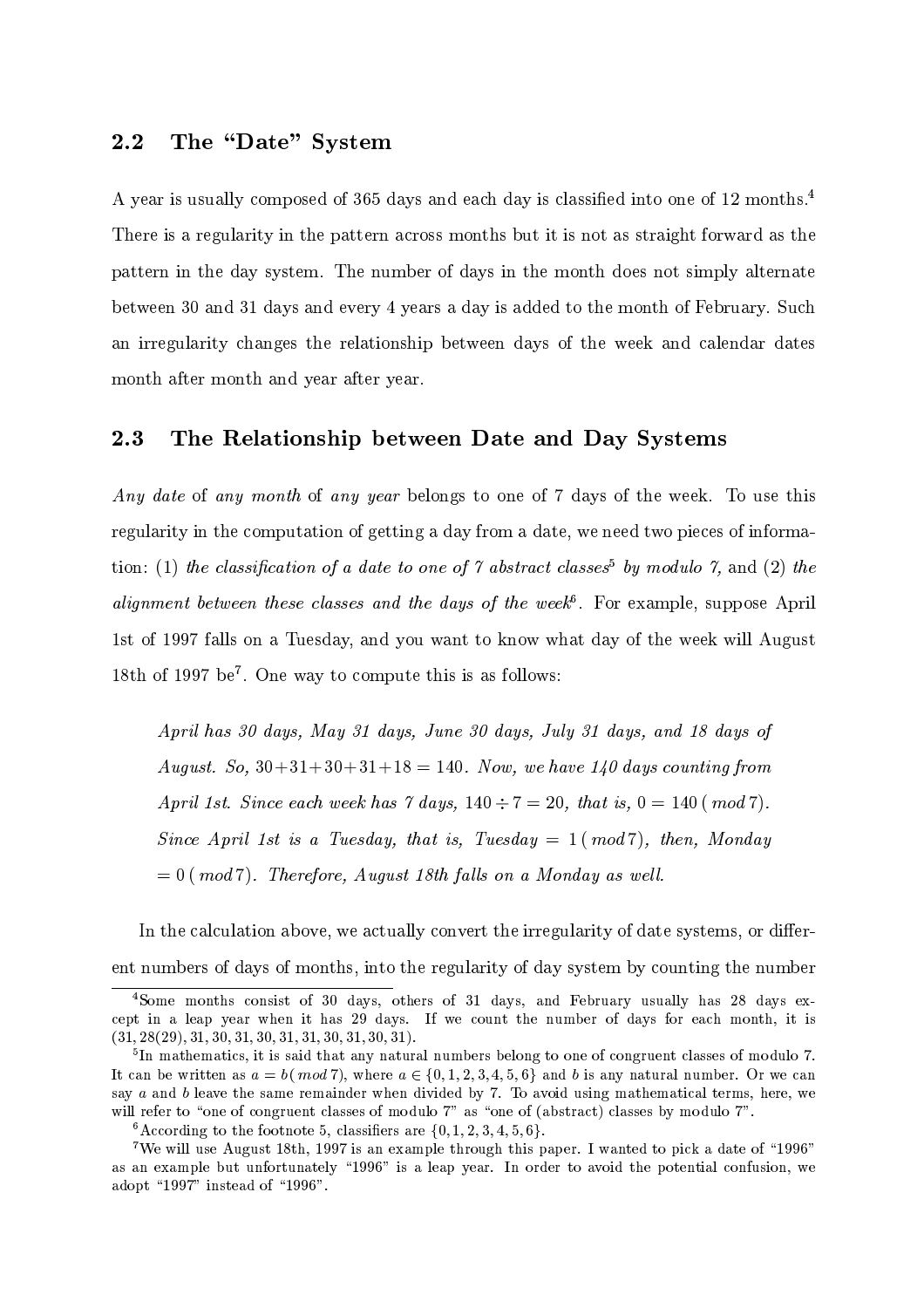

Figure 1: "Finger Counting" Structure of Month: (left) the mapping of months onto finger sections (right) the sequential structure of months

of days from April 1 and dividing this number by 7 (i.e. the information (1) above). Then, using the information of the mapping of the specific date with the day of the week, we aligned abstract classes by modulo 7 with 7 days of the week (i.e. the information  $(2)$ ) above). Our calculation relies on the regularity of the day system.

### **Finger Counting** 3

In this section, we explain structures and representations of "finger counting" and also its procedure.

#### $3.1$ **Structures and Representations**

#### $3.1.1$ The Month and Date Structure

See Figure 1. Figure 1 (left) shows the mapping of each of the 12 months onto a section of the fingers. We use only 7 sections, three of the first finger, three of the second finger, and one of the third finger. Figure 1 (right) shows the sequence of 12 months in order. This mapping between months and sections is constant across years.

#### $3.1.2$ The Day Structure

Each year, the mapping of days onto finger sections is going to be fixed.<sup>8</sup>. See Figure 2. Figure 2 (left) shows the mapping of 1997. In the beginning of each year, we map the

 ${}^{8}$ In a leap year, we need a small modification.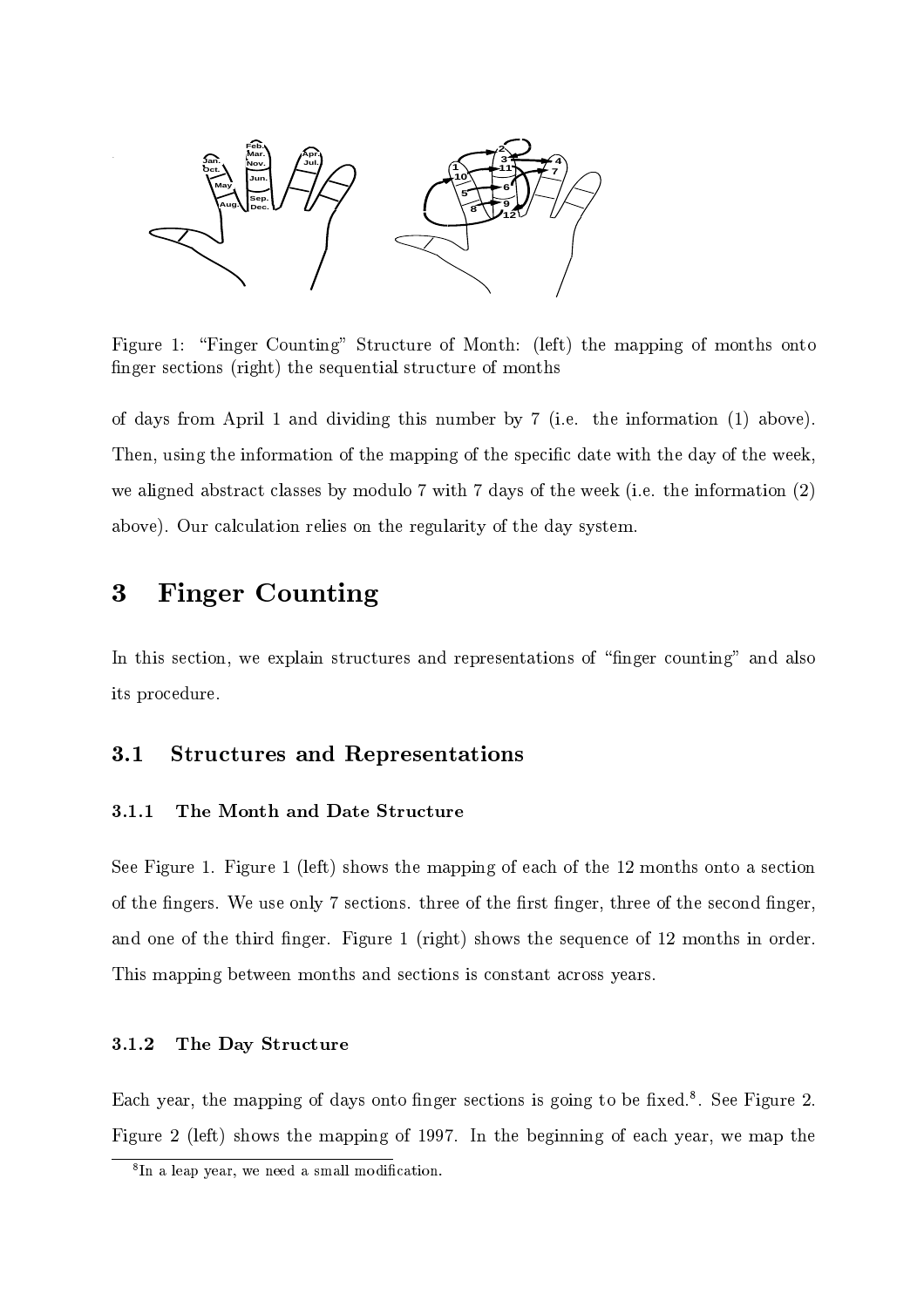

Figure 2: "Finger Counting" Structure of Day: (left) the mapping of 7 days of 1997 onto finger sections (right) the sequential order in the alignment of the 7 days with the 7 sections

day of January 1st onto the shaded area. Once we fix this mapping, the alignment of other days and other sections are easily determined as in the sequential order of Figure 2  $(right).$ 

#### $3.2$ The Procedure

Now, let us explain the procedure of this computation. First, we go through an example and then we give the general account of the procedure.

#### $3.2.1$ An Example: what day is August 18, 1997?

Suppose we want to know the day of August 18th, 1997. The procedure is as follows (also see the legend of Figure 3):

- 1. We go to the section of August as shown in Figure 1.
- 2. We get the class of the date, 18, by modulo 7, that is 18 = 4 mod 7
- 3. From the section of August, which we count as Oth place of August, we go to the 4th place of August as in Figure 3.
- 4. The 4th place, the place of August 18, is Monday according to the mapping between days and sections as shown in Figure 2.

#### $3.2.2$ The General Procedure

The general procedure of "finger counting" is as follows: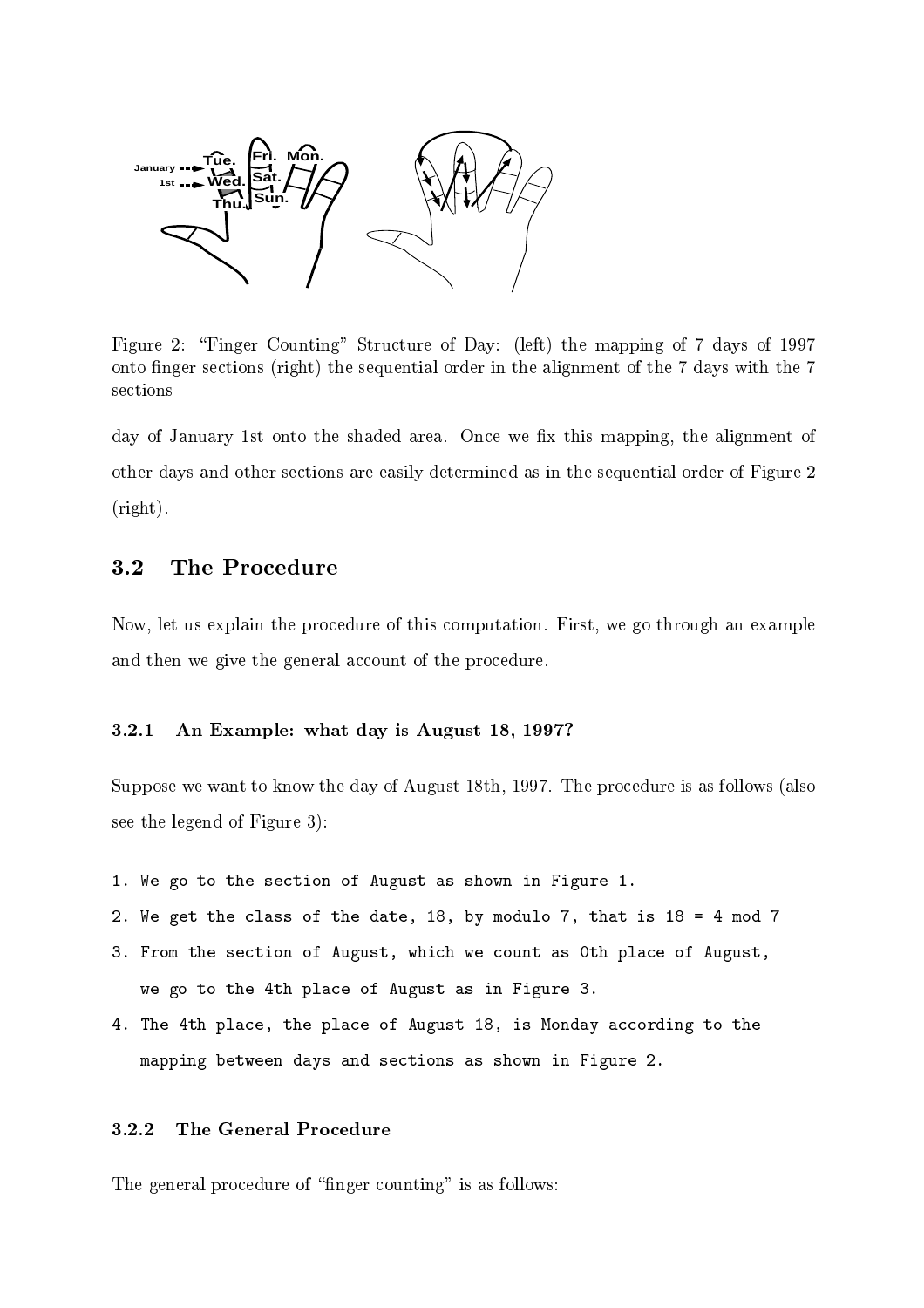

- )6?
- - 3 4 (- (::,6 7- 8 -  - - - ( - - 4 - - @- - - - , - -  $\ldots$  ,  $\ldots$  ,  $\ldots$  ,  $\ldots$  ,  $\ldots$  ,  $\ldots$  ,  $\ldots$  ,  $\ldots$  ,  $\ldots$  ,  $\ldots$  ,  $\ldots$  ,  $\ldots$  ,  $\ldots$  ,  $\ldots$  ,  $\ldots$  $\mathbf{A}$  (::, - -  - - - - 4 (- (::, 1 - ->- - - \$ 78 78 <sup>4</sup>  - 4 (::, 3
- , - - - 
- 3
- - - -

- #
- #  !
- $\mathbf{A}$
- %

## $\overline{4}$   - - - - -  $, ,$

# $4.1$

- -- -- 6 -- - - 

 also above all socialist microsime security we see ifon these informations is to probably when - - 
 - 
- -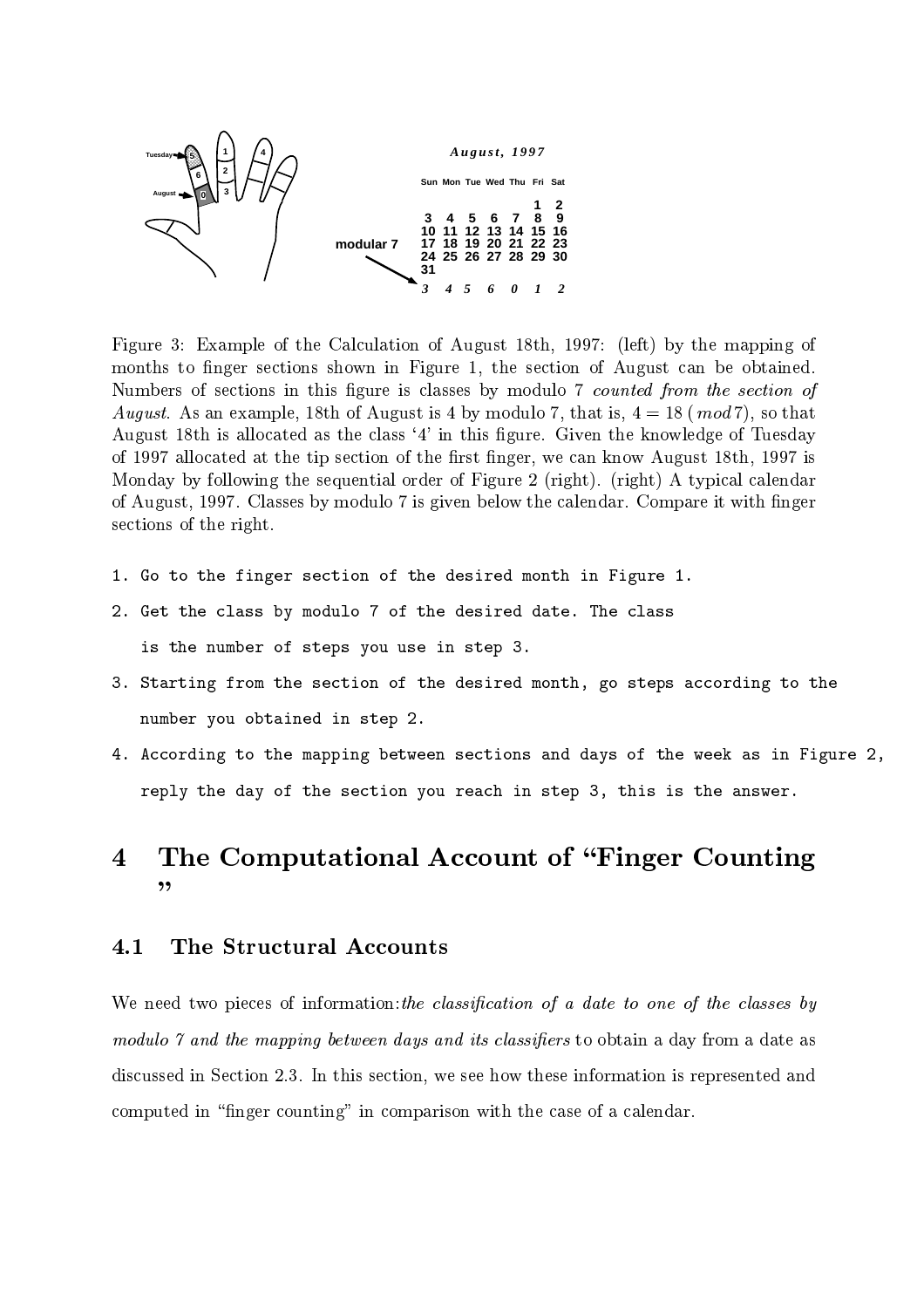

- %6 3 5- - 36 7- 8 -  - - , - 78 - - - --- -  $\sim$  , interacted a set was positively. Indicated the set in the set  $\sim$  interaction of the set of the set of  $\sim$  - --- - - - 
- , , and it is a constructed to the contract of the correct control in the state of the state of the street of the state of the state of the state of the state of the state of the state of the state of the state of the state - - - - - , - and the contract of the contract of the contract of the contract of the contract of the contract of the contract of the contract of the contract of the contract of the contract of the contract of the contract of the contra  $\alpha$ .  $\alpha$   $\alpha$  ,  $\beta$   $\alpha$   $\alpha$ .  $\alpha$   $\alpha$   $\alpha$   $\beta$ 

# The Mapping of Months with Finger Sections

# - -  - -- - -- - - - 

- 

- 
 - 
- ,  $\sim$  .  $\sim$  . The criptwill how this classified is realized.

 -  - ( (::, -- - 
 - 
 A9B , 

 - 

- -  - - - - % 7- 8 ;- - , - - -- 
- 
- 
 - 
- ->- - - \$ 4 
- $\blacksquare$  . The set of the set of the set of the set of the set of the set of the set of the set of the set of the set of the set of the set of the set of the set of the set of the set of the set of the set of the set of the - 
- - --- - --- - , - -

 - (D # - - - - )( - -  $\mathscr{L}$ . In other words, February 1st is the class  $\mathscr{L}$  when counted from January 1st. Then - - ( - A%B # -  - A9B - - A)B 7- ( 7- 8 <sup>E</sup> - %8 - - - - 
- --- 
- , 

- - 

- , --- - - - -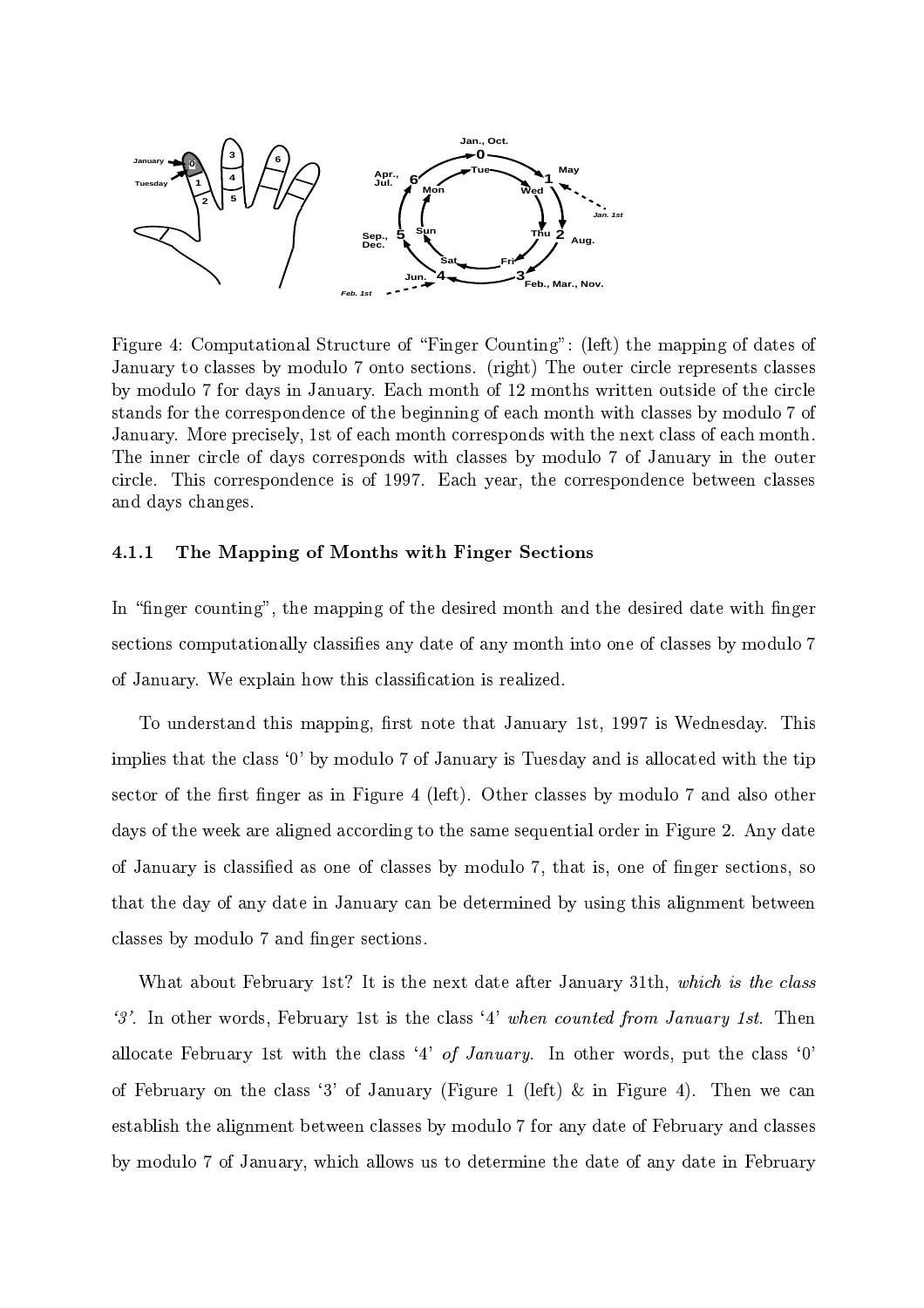, using the alignment between the days of the week and classes by modulo 7 of January. In a similar manner, we can consecutively make the alignment between classes of January and classes of any other month so that we can obtain a day from a date of any month. These procedures and knowledge are embedded in the mapping in Figure 1 (left).

#### 4.1.2 The Relationship between Mappings of Months and Days

See Figure 4 (right). The outer circle represents the relationship of classes by modulo 7 of January with other 11 months, more precisely, with the class '0' by modulo 7 of each month. This relationship is invariant over years. In "finger counting", this relationship is embedded in the mapping between months and finger sections in Figure 1. Therefore, once learned, this mapping is kept for years.

The alignment between finger sections and the days of the week changes every year. Hence people have to reestablish the new alignment between sections and days every year. This means that one needs to rotate the inner circle in Figure 4 (right) accordingly. Since the sequential order of the days of the week, as in Figure 2, is so simple, it is quite easy to reconstruct the alignment once you know the mapping between any specific day and one of finger sections.

It is interesting to compare the treatment of dates and days in the "finger counting" procedure with that of a regular "calendar". In a calendar, the disposition of days in a month is invariant over months and over years in a calendar, meaning the convention that Sunday is always the most left column, which helps humans visually search for the desired date and visually map the date with the day of the week. In other words, the inner circle in Figure 4 is invariant in calendar. However, this forces people to have an external representation for each month of each year.

#### 4.2 The Procedural Accounts

We summarized the general procedure in Section 3.2.2. Here, we explain a few aspects of this procedure that help humans use "finger counting", based on our preliminary observa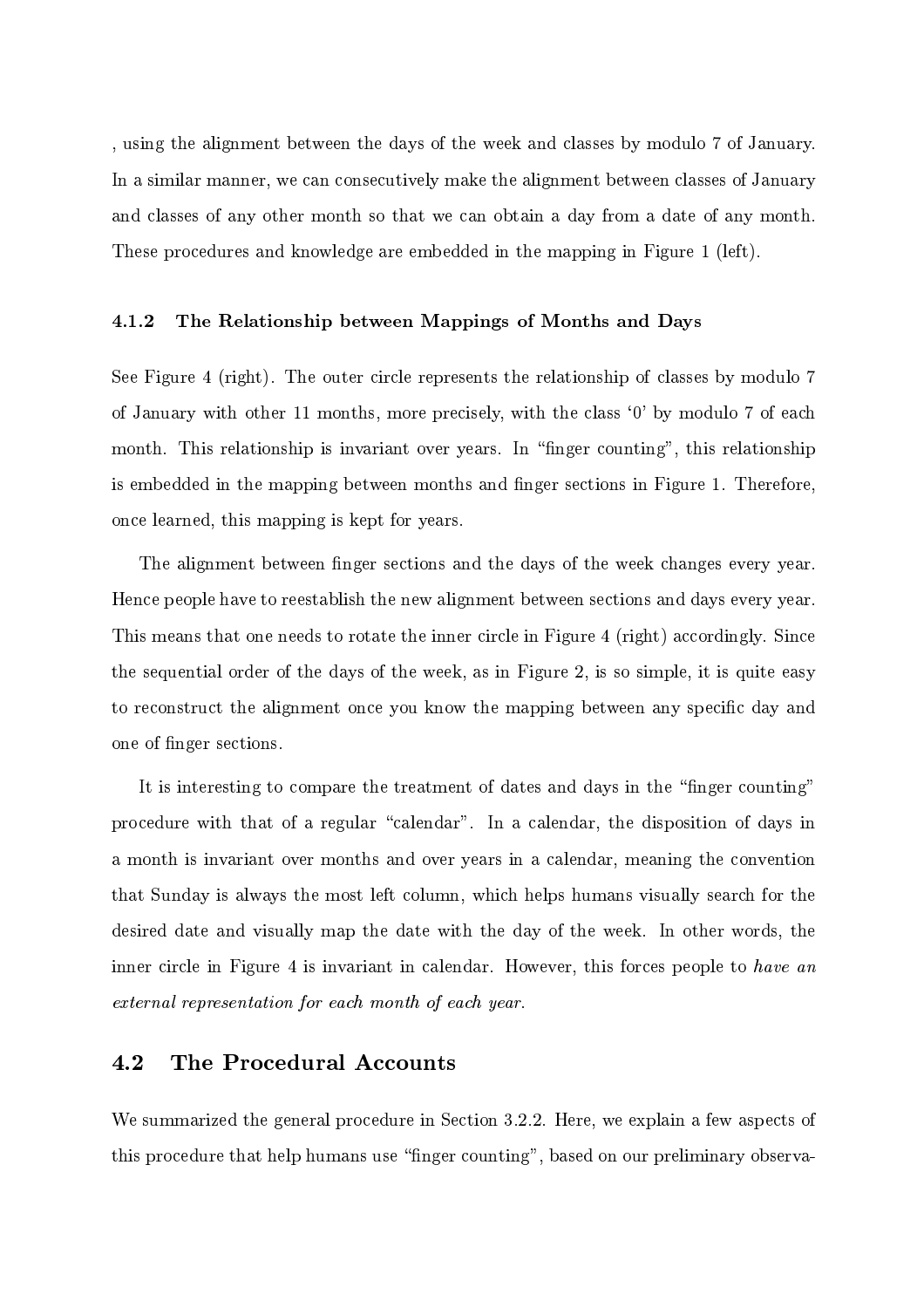tional studies. Note that, though we provided the structural account of "finger counting" in advance, the computation of "finger counting" is learned as the procedural steps without the explicit explanation of its computation. There are no tags of months and days on finger sections.

The irregular mapping between a day and a date of a month of a year is realized by the superimposition of different computational structures (the date and day systems) onto an external representation: finger sections, in coordination with an internal manipulation: the calculation of an abstract class by modulo 7 for the desired date. Procedurally, this superimposition is implemented as two sequences of actions: (1) the finger tapping to get the section of the desired month and  $(2)$  the alignment between days and sections.

When people start to learn "finger counting", they first practice the sequential finger tapping. Learning the irregular mapping between days and dates is transformed into learning the sequential finger tapping, or sequential motor learning  $[1]$ .<sup>10</sup>

To go to the desired month in step 1 of the general procedure, usually, people don't go directly to the month, in other words, they don't usually remember the mapping between months and sections "explicitly". They 'recall' the finger section of the desired month as they tap each section by their left thumb in the sequential order of months as in Figure 1. If they are interrupted, most of them start the sequence from January again. This implies that in memory, this mapping is represented by the finger tapping as a whole. Recall of this irregular mapping "from memory" is transformed into the sequential finger tapping.

While they calculate the class of the desired date (step 2) "in the head", their left thumb remains on the finger section of the desired month after step 1, and, then, they move their thumb a number of steps equal to the class. Since the thumb is already at the class '0' of the desired month, it is quite easy to get this step (step 3). The thumb works as a marker $[3]$  to "the external memory" while another computation is done "in the head". When people are interrupted during counting steps, people usually begin to count again

<sup>&</sup>lt;sup>9</sup>In Japan, it is also true. People learn not the structural account but only the procedure.

<sup>&</sup>lt;sup>10</sup>The sequential order of months is not as regular as that of days. However, interestingly, it still has some regularities. It goes almost in a horizontal order except from November to December, descending vertically down rows.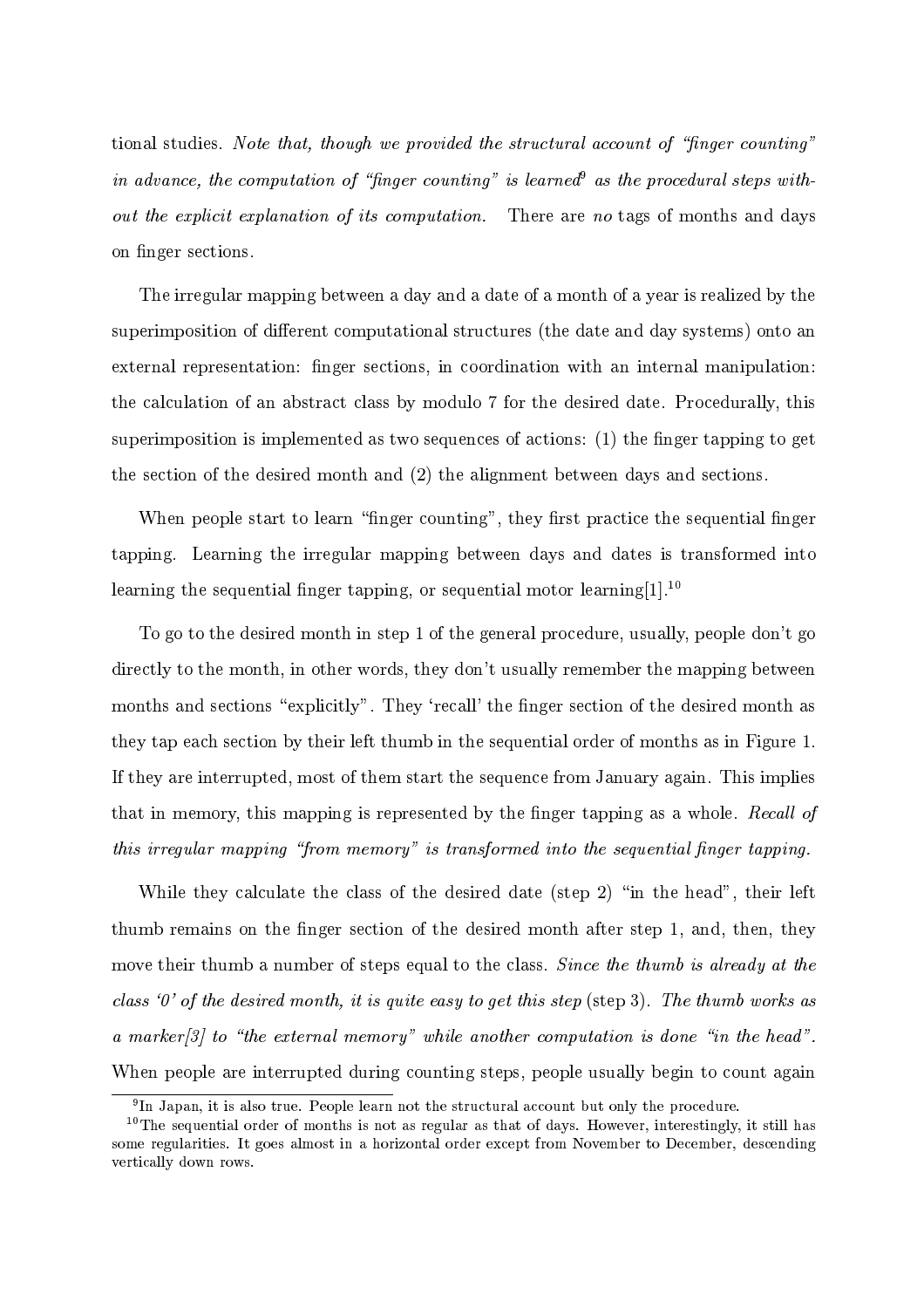from where they left their thumb. This implies that the the sequential tapping by the thumb is coordinated with counting the number of steps internally.

In step 4, people need to relate the mapping of the section they reach in step 3 with a day. People usually remember the mapping of the tip section of the first finger with the day of the week and align other finger sections with other days of the week. Since the sequential order of this alignment is quiten simple, this construction of the alignment each time is quite easily done. People remember this alignment as the procedure.<sup>11</sup>

## Conclusion  $\overline{5}$

The manipulation of external and internal representations are interwoven in cognitive processes. Whereas a calendar, as an external representation, is elaborated via the visual system, "finger counting" is an elaborated external representation coordinated with actions. A calendar takes the day system as invariant in order to facilitate visual search. In contrast, "finger counting" takes the date system as invariant. Procedurally, the computation of "finger counting" is implemented as sequences of actions. The "finger counting" procedure is supported by the human ability to superimpose different computational structures (i.e. months, dates, and days) onto external representations. "Finger counting" resolves the irregularity between the day and date systems by transforming it into sequential finger tapping. "Finger counting" illustrates how cognitive processes are internally and externally distributed and interwoven with each other.

# Acknowledgments

The computational analysis of "finger counting" was carried in close collaboration with Ed Hutchins, though responsibility for any flaws in this paper lies with me. Thanks to Deborah Forster, Barbara Holder, David Kirsh, and Adrian Robert for many insightful comments. This paper is also the product of distributed cognitive processes.

 $11$ Even if we forget the mapping between the tip sector of the first finger and the day of the week, we can simply reconstruct a whole alignment by taking account of the mapping of the day and date of "today". The reconstruction of this alignment is very robust.